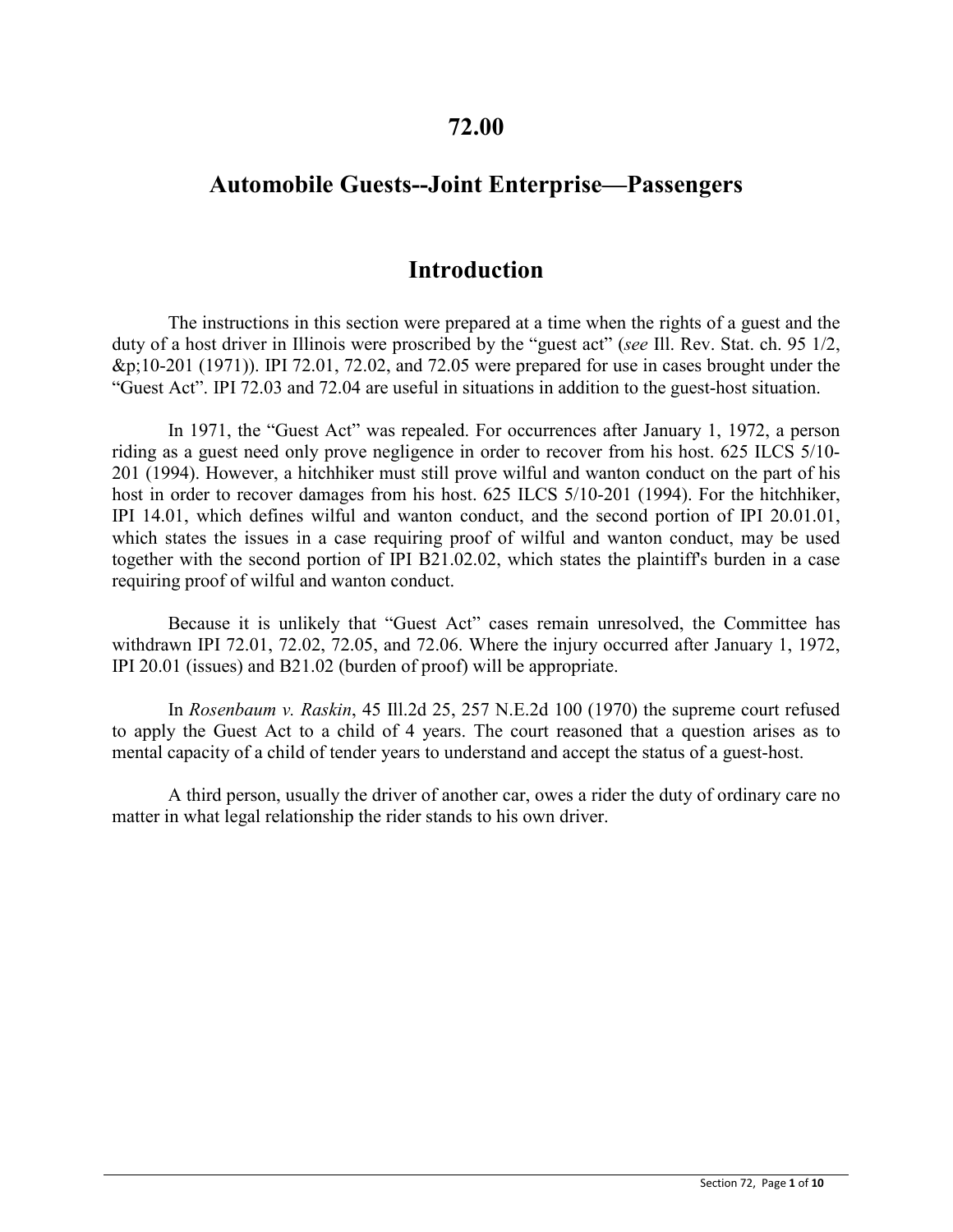# **72.01 Definition of Guest In Motor Vehicle and Motorcycle Cases**

Withdrawn

### **Comment**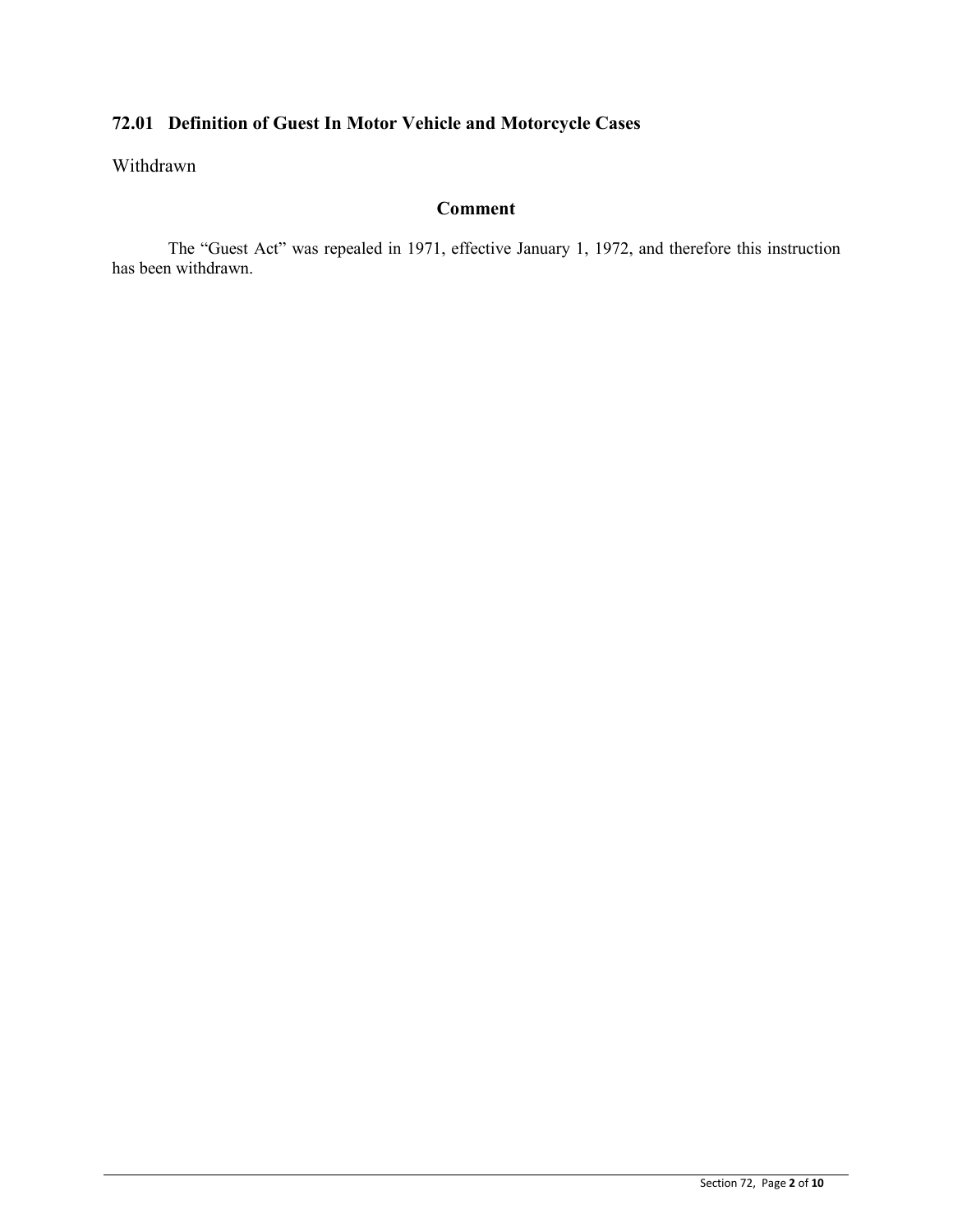### **72.02 Definition of Guest--Motor Vehicle and Motorcycle Cases--Issues As To Driver's Authority To Invite**

#### Withdrawn

### **Comment**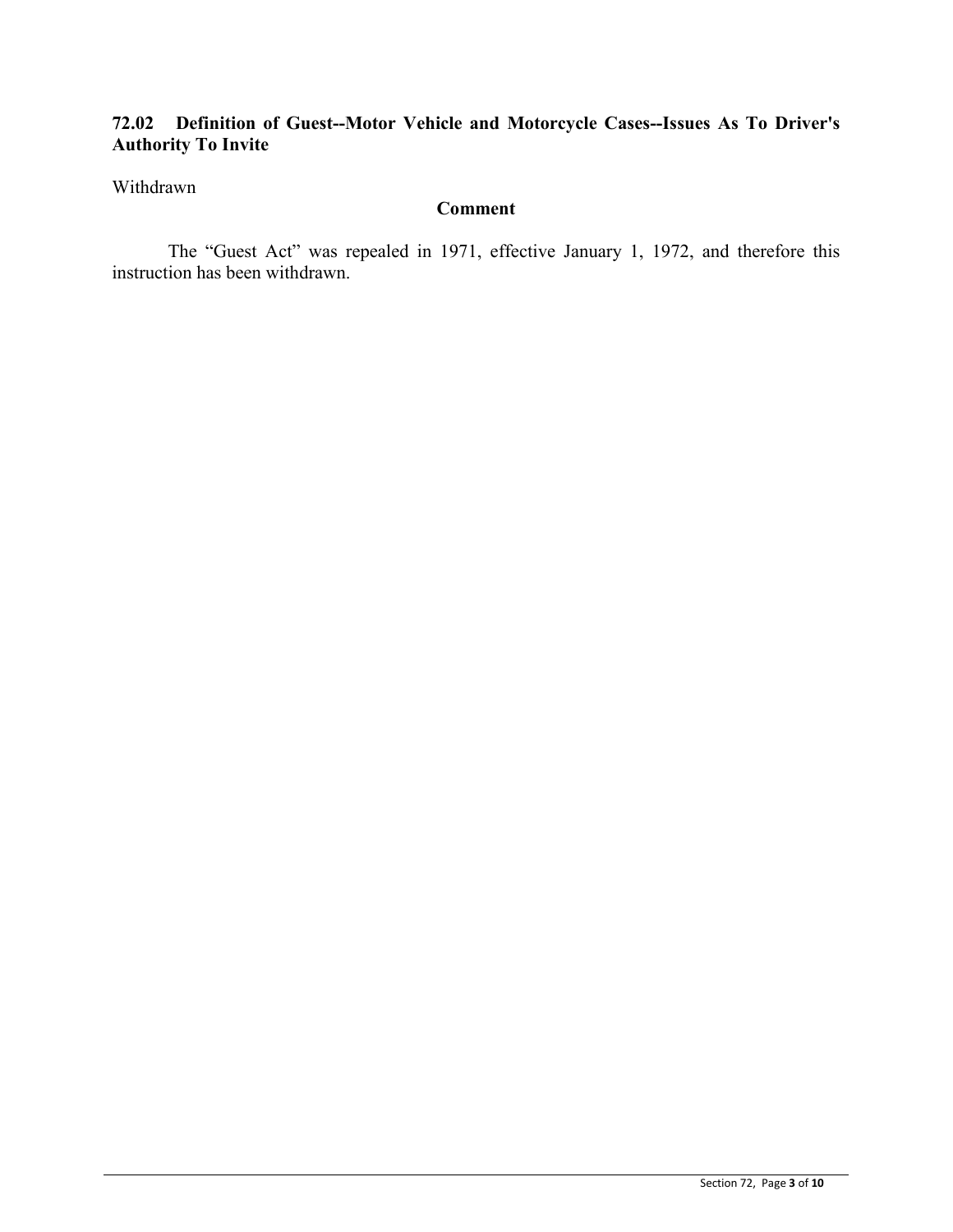#### **72.03 Negligence of Driver Not Attributable To Passenger**

If you find that there was negligence on the part of the driver of the vehicle in which the plaintiff was riding, then the driver's negligence cannot be charged to the plaintiff. The care required of the plaintiff in this case is that which a reasonably careful person riding as a passenger would use under similar circumstances.

#### **Notes on Use**

This instruction may not be given when the plaintiff is either the driver's employer, principal, partner or joint venturer.

This instruction should not be given where there is a dispute as to who was driving the vehicle.

#### **Comment**

Generally, the negligence of a driver may not be imputed to a passenger. *Milis v. Chicago Transit Authority*, 1 Ill.App.2d 236, 117 N.E.2d 401 (1st Dist.1954) (negligence of taxicab driver not imputable to passengers); *Ohlweiler v. Central Engineering Co.*, 348 Ill.App. 246, 109 N.E.2d 232 (2d Dist.1952) (error to refuse instruction to this effect in action by guest passenger against driver and highway contractor who failed to erect warning signs on road construction); *Buehler v. White*, 337 Ill.App. 18, 85 N.E.2d 203 (3d Dist.1949) (negligence of husband in parking at highway edge to adjust mechanical difficulty not imputable to plaintiff wife); *Walsh v. Murray*, 315 Ill.App. 664, 43 N.E.2d 562 (2d Dist.1942) (action for wrongful death of minor child of plaintiff; held: misconduct of driver could not be imputed to plaintiff because there was no evidence that driver had been appointed plaintiff's agent to bring minor child home).

An apparent exception to the foregoing rule is *Opp v. Pryor*, 294 Ill. 538, 547; 128 N.E. 580, 584 (1920), where, to sustain her burden of proof that she was in the exercise of ordinary care at the time of the accident, plaintiff relied upon the testimony of the driver and another passenger, the latter sitting in the rear seat while plaintiff occupied the front seat with the driver, as to what they could see. The court held it was erroneous to instruct that if the plaintiff was a guest, had no authority to control the operation of the automobile, and was in the exercise of due care for her own safety, then the negligence of the driver could not be imputed to her. Actually, the reasoning of the court indicates that, under such circumstances, the instruction is confusing because the only evidence from which due care on the part of the plaintiff could be inferred was the testimony of the driver as to her own care in the management of the automobile.

A difficult problem is presented where the owner is a passenger.

In *Palmer v. Miller*, 380 Ill. 256, 43 N.E.2d 973 (1942) a guest sued the son of the car owner for injuries received when the son's friend negligently drove the car in which the three were riding into a tree. The Supreme Court held that there could be no agency between the driver and the son because of the son's minority; that the negligence of the driver could not be imputed to the son, and that any liability of the son had to rest on his own negligence in failing to control the driving of the car.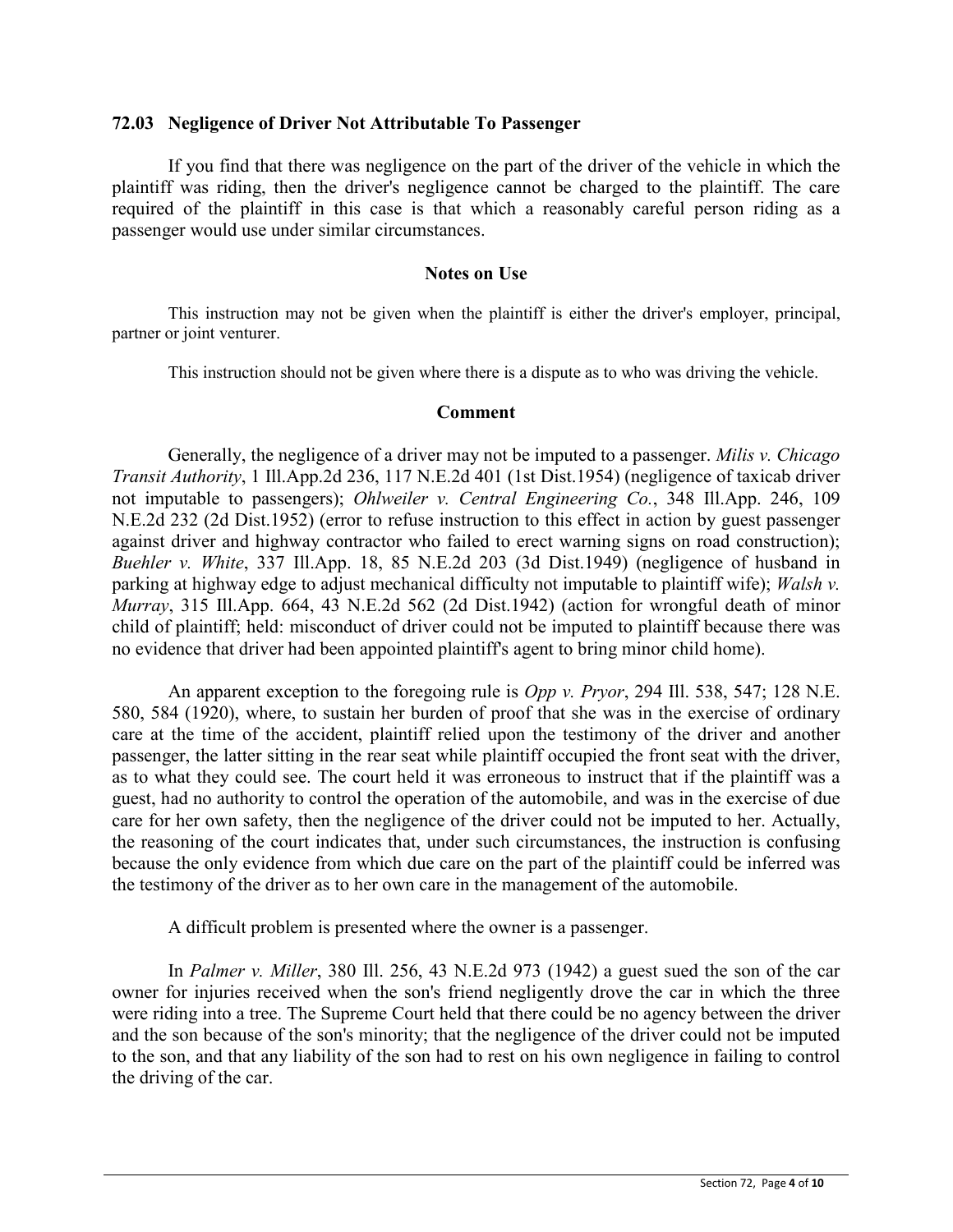In *Rigdon v. Crosby*, 328 Ill.App. 399, 66 N.E.2d 190 (2d Dist.1946) (abstract), it was held error to instruct that the plaintiff could recover if the injuries were caused by the defendant's negligence and if the plaintiff was exercising due care, because it omitted the question of the due care of the driver of the car where plaintiff owned the car and had a duty to control the driver.

In *Koch v. Lemmerman*, 12 Ill.App.2d 237, 139 N.E.2d 806 (4th Dist.1956), the defendant owner was a passenger in the rear seat and his son was driving. Noting that there was evidence of wilful and wanton misconduct and that the owner had the right to control the manner in which the car was driven and had a duty to control the driver, the court sustained a recovery by another passenger against the owner. *See also Staken v. Shanle*, 23 Ill.App.2d 269, 162 N.E.2d 604 (3d Dist.1959); *Simaitis v. Thrash*, 25 Ill.App.2d 340, 166 N.E.2d 306, 311 (2d Dist.1960).

IPI 72.03 was held proper under the facts of the case. *Butler v. Chicago Transit Authority*, 38 Ill.2d 361, 367-368; 231 N.E.2d 429, 432-433 (1967).

It was held in *Dooley v. Darling*, 26 Ill.App.3d 342, 324 N.E.2d 684 (5th Dist.1975), that the use of IPI 72.03 is not precluded in owner-passenger cases. However, the court ruled that it may have been desirable and appropriate to temper the instruction in view of the plaintiff's de facto ownership powers over the use of the automobile. In this case, the plaintiff (passengerowner's administrator) made a claim against his driver and the driver of the other car involved.

In *Bauer v. Johnson*, 79 Ill.2d 324, 403 N.E.2d 237, 38 Ill.Dec. 149 (1980), the Illinois Supreme Court reviewed the current cases and settled the law regarding the obligation of the owner-passenger. The court held an owner-passenger-plaintiff can be contributorily negligent in failing to control the conduct of the driver:

The passenger's ownership of the car is relevant only insofar as it is a circumstance which gives the passenger reason to believe that his or her advice, directions or warnings would be heeded. (Restatement (Second) of Torts §495, comment *e* (1965).) But no passenger has a duty to keep a lookout or to control the driver unless the plaintiff knows or should know that such actions are essential to his or her safety. Restatement (Second) of Torts §495, comments *c* and *d* (1965).

*Id.* at 332, 403 N.E.2d at 241, 38 Ill.Dec. at 153.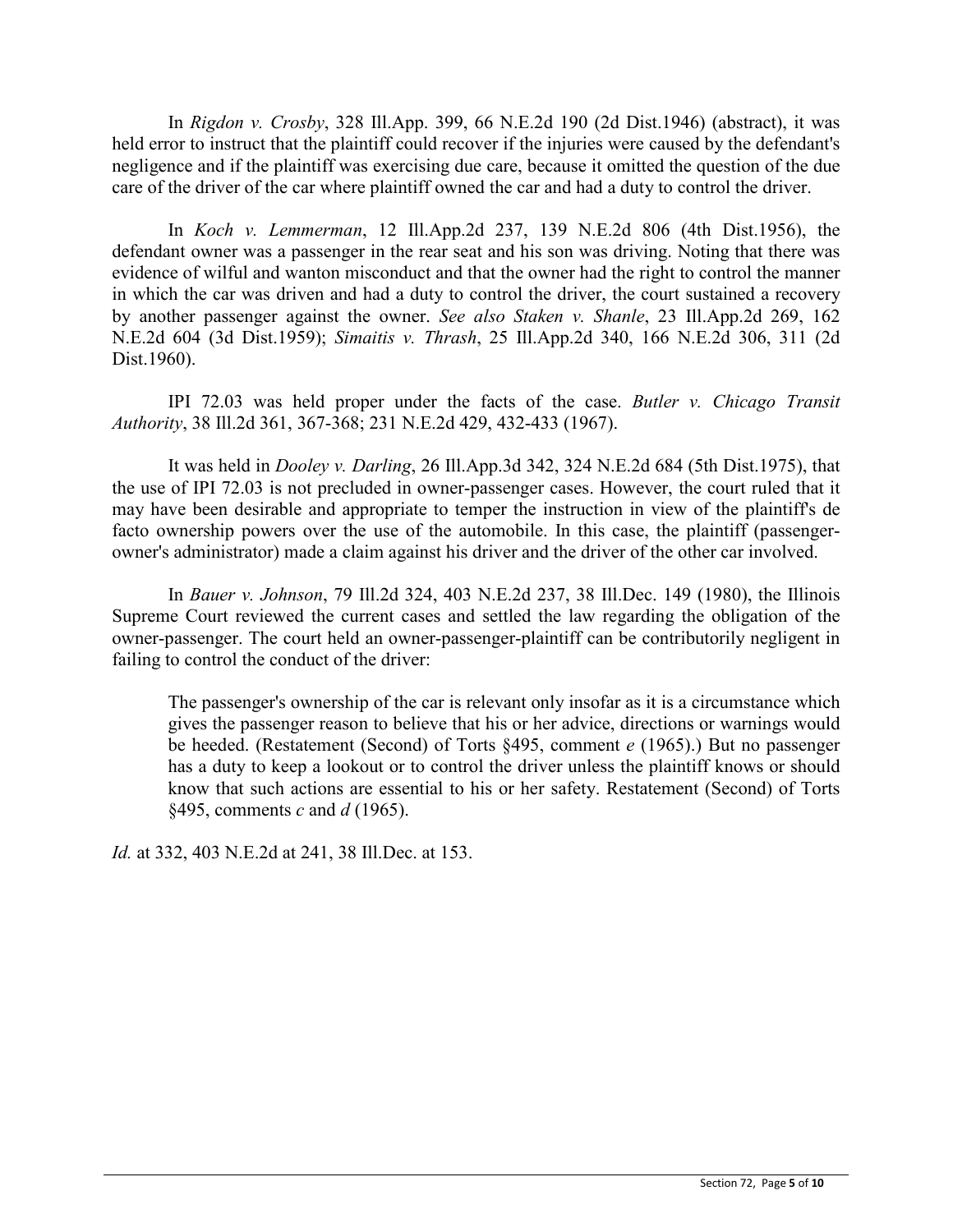#### **72.04 Joint Enterprise--Definition**

One of the issues to be decided by you is whether and were engaged in a joint enterprise. A joint enterprise exists if these four elements are present:

- (1) An agreement, express or implied, between  $\qquad$  and  $\qquad$ ; and
- (2) A common purpose to be carried out by  $\qquad$  and  $\qquad$ ; and
- (3) A common business interest in that purpose between  $\qquad$  and  $\qquad$ ; and
- (4) An understanding between them that each had a right to share in the control of the operation of the car.

As to the fourth element, the question for you to decide is whether there was a right in each to share the control of the operation of the car rather than the actual exercise of the right.

#### **Notes on Use**

Fill in the blanks with the names of the persons claimed to have been engaged in the joint enterprise at the time of the occurrence.

This instruction should be given only when the issues and burden of proof instructions include the "joint enterprise" element.

#### **Comment**

The previous version of this instruction required only a finding of a "community of interest" on the part of a driver and passenger rather than a common business enterprise. That instruction was criticized in a note in *Campanella v. Zajic*, 62 Ill.App.3d 886, 379 N.E.2d 866, 20 Ill.Dec. 33 (2d Dist.1978). In that case, the court carefully reviewed the law of Illinois with respect to a joint enterprise and also relied upon the Restatement (Second) of Torts, §§491 and 548. The previous version of this instruction did in fact omit the "common business enterprise" requirement established by the cases and the Restatement. For that reason, the instruction has been redrawn to incorporate the "common business enterprise" and the other requirements of the Restatement (Second) of Torts to accurately state the issues involved in a joint enterprise.

In *Grubb v. Illinois Terminal Co.*, 366 Ill. 330, 338-340; 8 N.E.2d 934, 938-939 (1937), the court held that an instruction which stated that the negligence of the driver could not be imputed to the passenger was erroneous where the evidence showed that three sisters were traveling to Springfield in order to purchase materials to decorate their home and that the expense of these materials and the cost of the trip were to be shared equally in accordance with an arrangement made before the trip started. *Birnbaum v. Kirchner*, 337 Ill.App. 25, 29-31; 85 N.E.2d 191, 192-194 (3d Dist.1949) (a guest en route to spend a weekend in the driver's cabin was not engaged in a joint enterprise while extricating the car from the ditch because he did not have "some" control over the operation); *Schmalzl v. Derby Foods, Inc.*, 341 Ill.App. 390, 94 N.E.2d 86 (1st Dist.1950) (a person who rode home from work every night with the driver who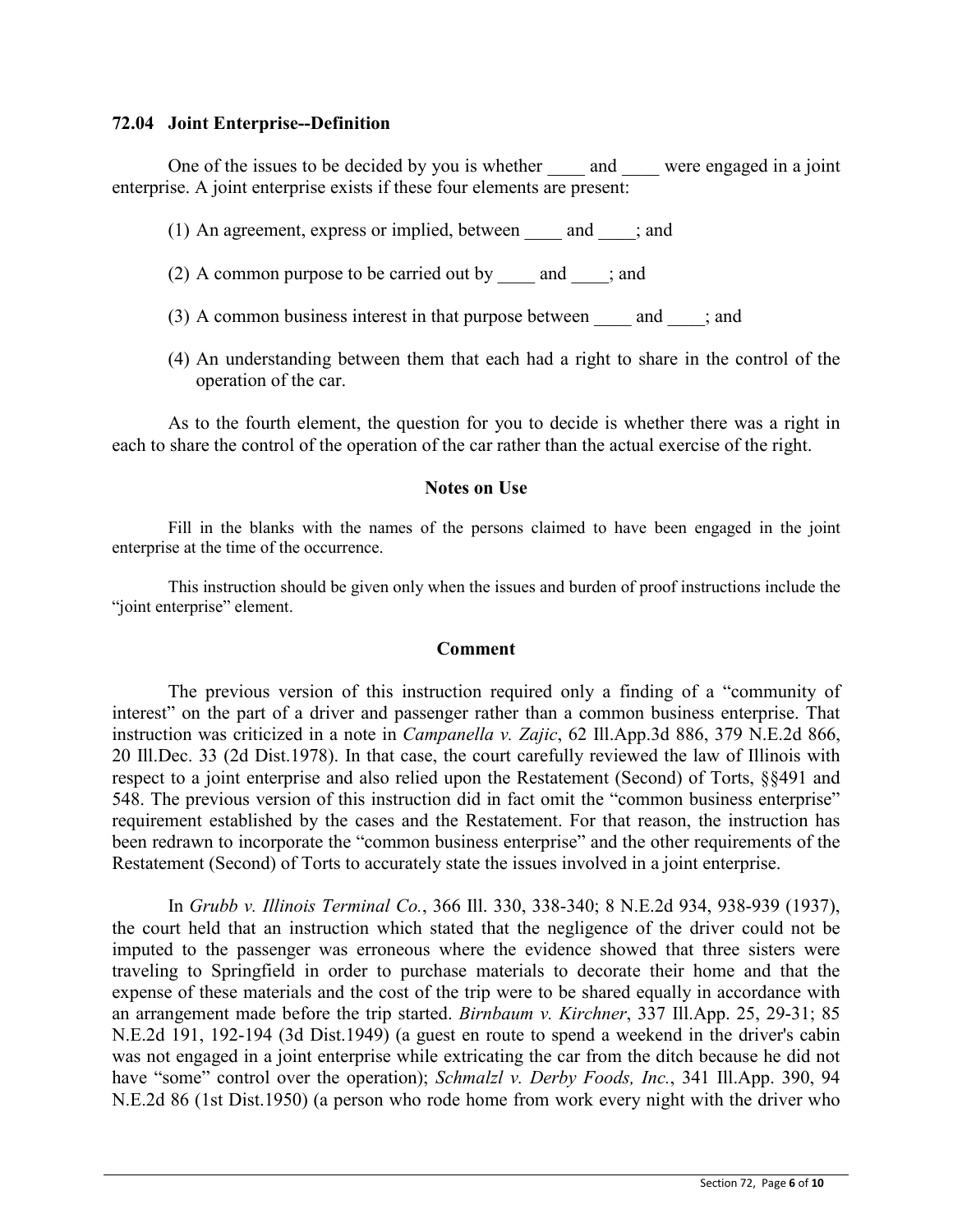occasionally paid some money to the driver had neither a common interest nor some right to control the enterprise).

It has been held error to instruct with respect to joint enterprise where the issue is not submitted and the term defined. *Stahnke v. American Carloading Corp.*, 308 Ill.App. 318, 31 N.E.2d 323 (1st Dist.1941) (abstract). However, in *Miller v. Green*, 345 Ill.App. 255, 261-263; 103 N.E.2d 188, 191, 192 (1st Dist.1951), the court held that failure to include a definition of joint enterprise in an instruction stating that plaintiff would be chargeable with the driver's negligence in case the jury found that the three police officers who were making their rounds in a private car owned by one of them were engaged in a joint enterprise was not reversible error. In that case the plaintiff who was appealing had himself offered an instruction on joint enterprise which did not contain a definition of joint enterprise.

The refusal of an instruction on joint enterprise was not error when there was no evidence of a business enterprise. *Smith v. Bishop*, 32 Ill.2d 380, 205 N.E.2d 461 (1965).

The giving of a joint enterprise instruction was reversible error where there was no evidence of a business enterprise. *Babington v. Bogdanovic*, 7 Ill.App.3d 593, 288 N.E.2d 40 (4th Dist.1972).

No common interest or business enterprise may be inferred from sharing incidental expenses or aiding a friend in shopping for an automobile. *Galliher v. Holloway*, 130 Ill.App.3d 628, 474 N.E.2d 797, 85 Ill.Dec. 837 (5th Dist.1985).

No joint enterprise existed between a mother and her sons who were traveling together in the family automobile to work at a restaurant. The relationship between two employees is not a joint enterprise. *Andes v. Lauer*, 80 Ill.App.3d 411, 399 N.E.2d 990, 993; 35 Ill.Dec. 701, 704 (3d Dist.1980).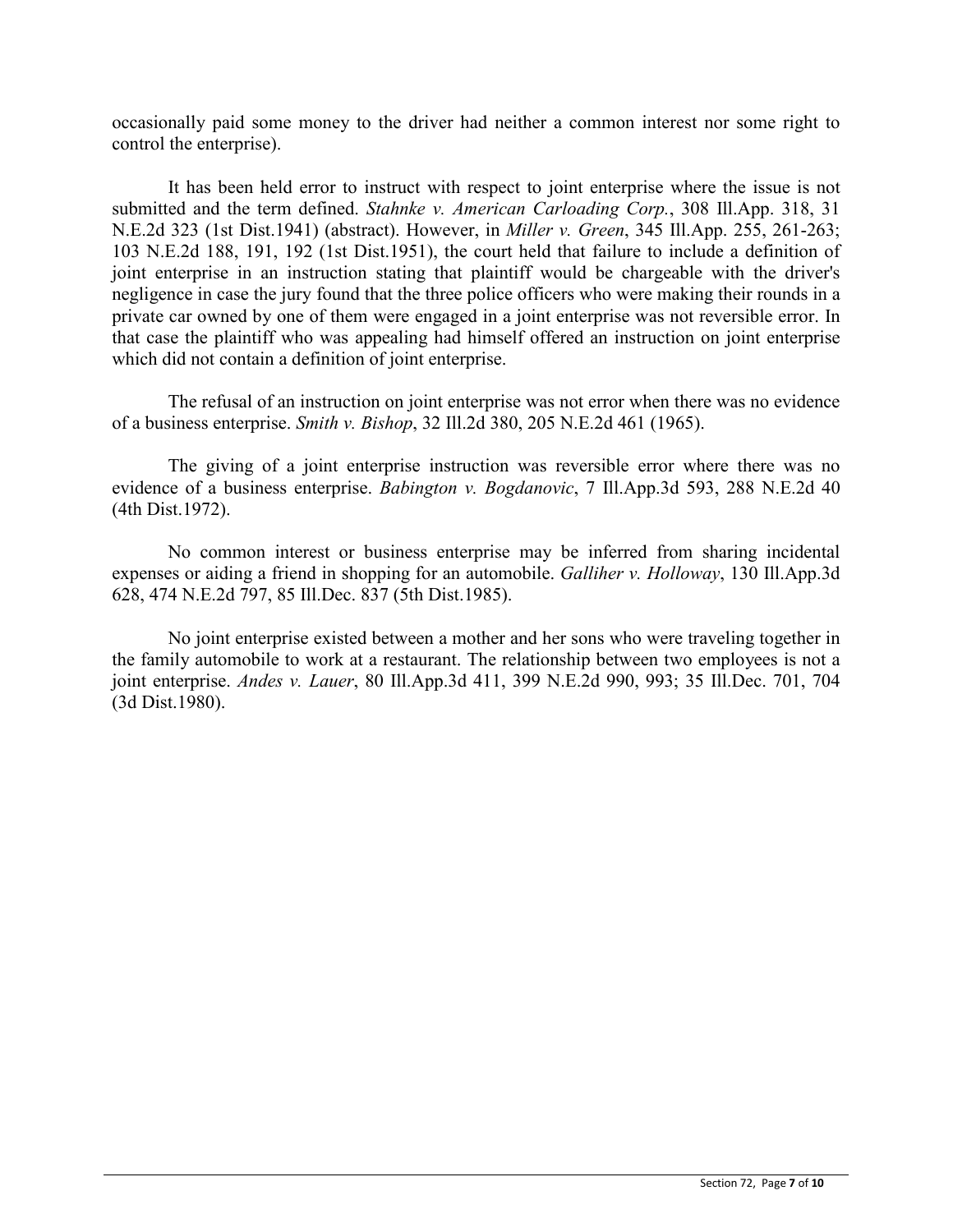# **72.05 Duty of Driver To Guest or Joint Venturer In Motor Vehicle or On Motorcycle**

[Withdrawn]

### **Comment**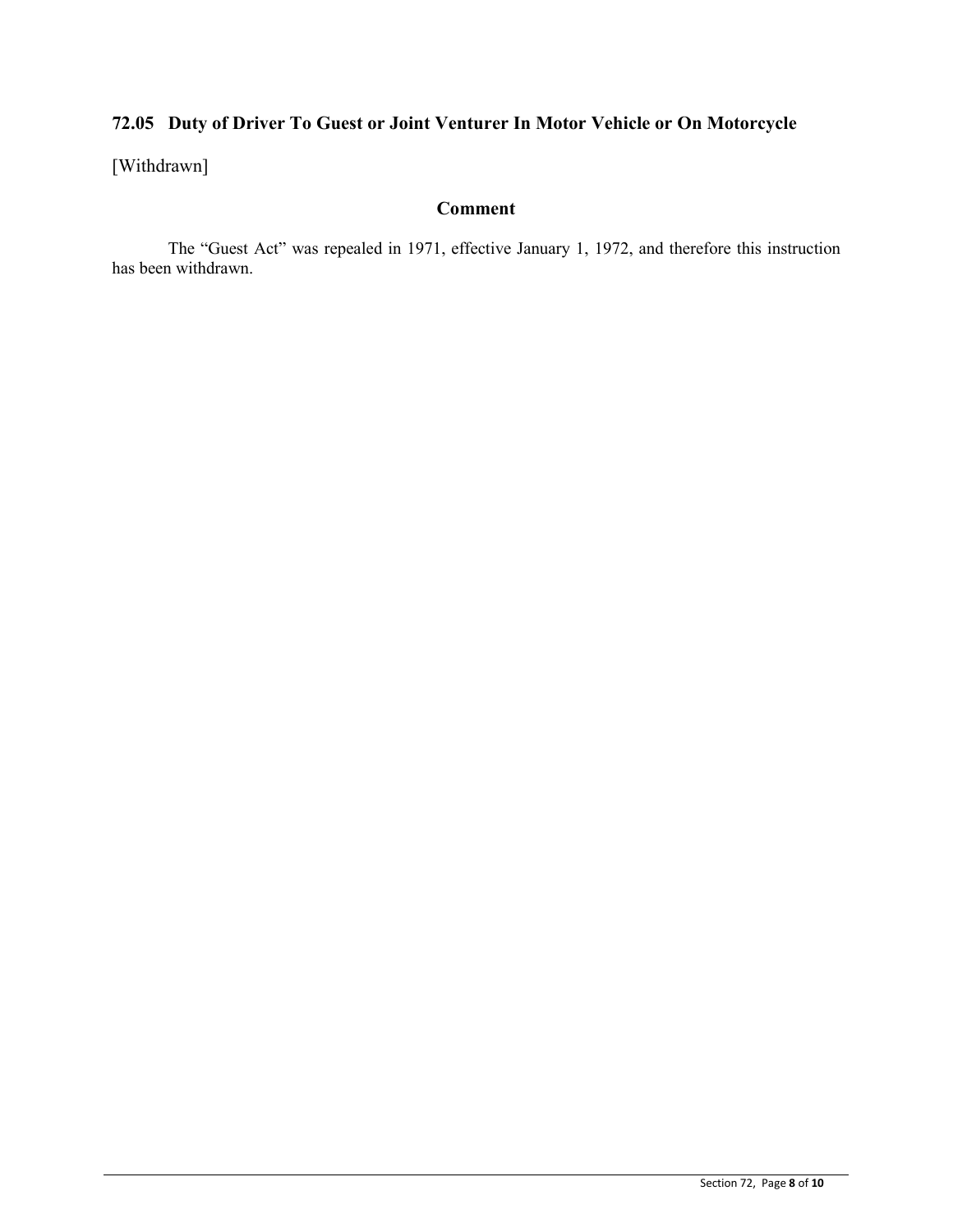# **72.06 Duty of Guest Rider To Warn Driver**

[Withdrawn]

### **Comment**